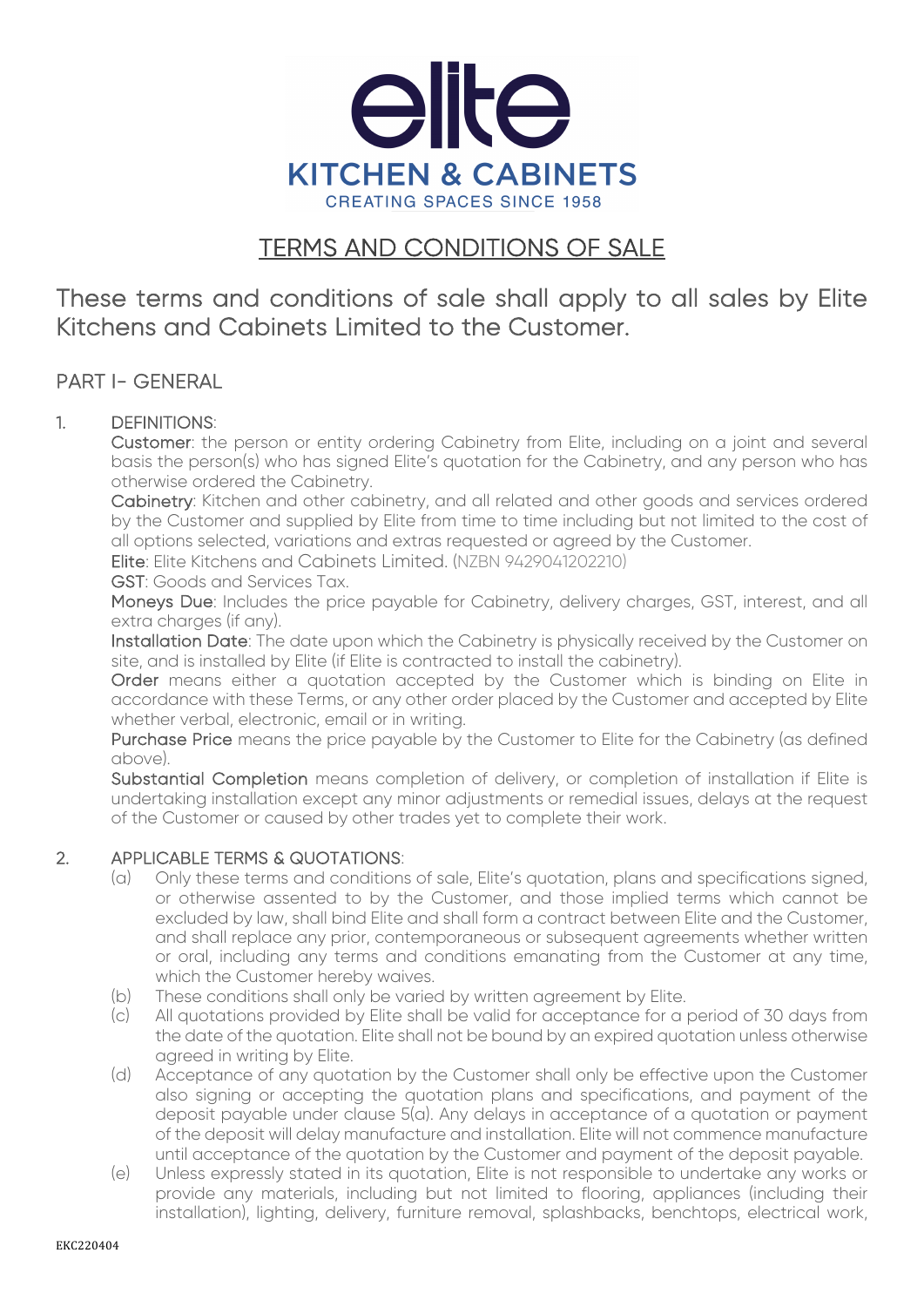plumbing work, building work, titling work, painting work (other than the Cabinetry supplied) or other redecorating.

#### 3. PRICE, CHARGES AND TAXES:

- (a) All delivery charges, GST, and other Government taxes, if any, are payable by the Customer in addition to the price for Cabinetry unless the Purchase Price specifically includes those amounts.
- (b) Changes to any government taxes, including GST, after acceptance of a quotation or otherwise placed on order by the Customer which alters Elite' liability for those taxes shall be paid by the Customer in addition to the purchase price.
- (c) Interest shall be payable on the daily balances of overdue amounts. The interest rate charged shall be a rate of eighteen per cent (18%) per annum. Interest shall be charged as at the close of business as at the date payment became due until the day of payment. Any payment received will be first credited against interest charges payable. Accrued interest shall be capitalised monthly.
- (d) All Customers shall be responsible for payment of the Purchase Price, and if more than one, then on a joint and several basis.
- (e) The Customer shall fully indemnify Elite for all reasonable recovery costs (including all legal costs incurred by Elite on a lawyer-client basis) it may incur to secure payment for the Cabinetry, and any other charges, taxes and interest which may become payable, after the payment has become overdue inclusive of debt collection charges and all collection costs of any type.
- (f) Initial consultation work offered on a free or discounted basis is strictly limited new or full replacement kitchens only and to a one hour initial consultation, a drawing and a quotation. All further work shall be chargeable at normal rates charged by Elite and forms part of its quotation for any Cabinetry.
- (g) Any special offers, promotional discounts and promotions advertised by Elite must be claimed prior to quotation. No special offers, discounts or other promotions maybe claimed after acceptance of a quotation.
- (h) Elite discloses to the Customer that it may receive discounts, margins, commissions, rebates, trade rates, fees or other forms of consideration from suppliers in relation to the Cabinetry from time to time.
- (i) All PC sums (Provisional Sums) stated are estimates only and the Customer shall pay upon demand all additional amounts incurred by Elite above the PC sum provided. In the case of PC sums for delivery, installation, travel and accommodation for any work site situated on any island, additional amounts shall include all costs however arising including any warranty or remedial work whether occurring before or after completion.

#### 4. DELIVERY AND RISK:

- (a) Delivery costs are based on an assumption of free clear and unimpeded delivery access to the site of installation on one level, regardless whether Elite has previously visited or inspected the site. All additional costs incurred by Elite due to a site not conforming to the above, shall be payable by the Customer. Unless specifically provided in a quotation, no responsibility is assumed by Elite under this contract for the delivery of any item not purchased by the Customer from Elite, including but not limited to appliances, furniture or other items.
- (b) Elite is responsible for all risk in the Cabinetry and its delivery until the Cabinetry is delivered to the delivery address provided by the Customer whether or not installation is completed. Upon delivery, the Cabinetry shall be at the sole risk and liability of the Customer who shall be solely responsible to protect and insure the Cabinetry.
- (c) Because Elite is dependent on third party suppliers and contractors, all delivery dates are estimates only and Elite is not liable for any loss or damage for failure to deliver by those dates and any delay in delivery shall not entitle either party to treat the contract as repudiated. The parties agree this is an essential term of the agreement between Elite and the Customer and shall not be the subject to any subsequent variation.
- (d) Elite may make part deliveries of any Order and render an invoice to the Customer for the Cabinetry delivered for payment by the Customer.
- (e) Unless otherwise expressly agreed in writing by Elite, the Customer shall be responsible for organising and arranging at its cost the timely removal and disposal of any existing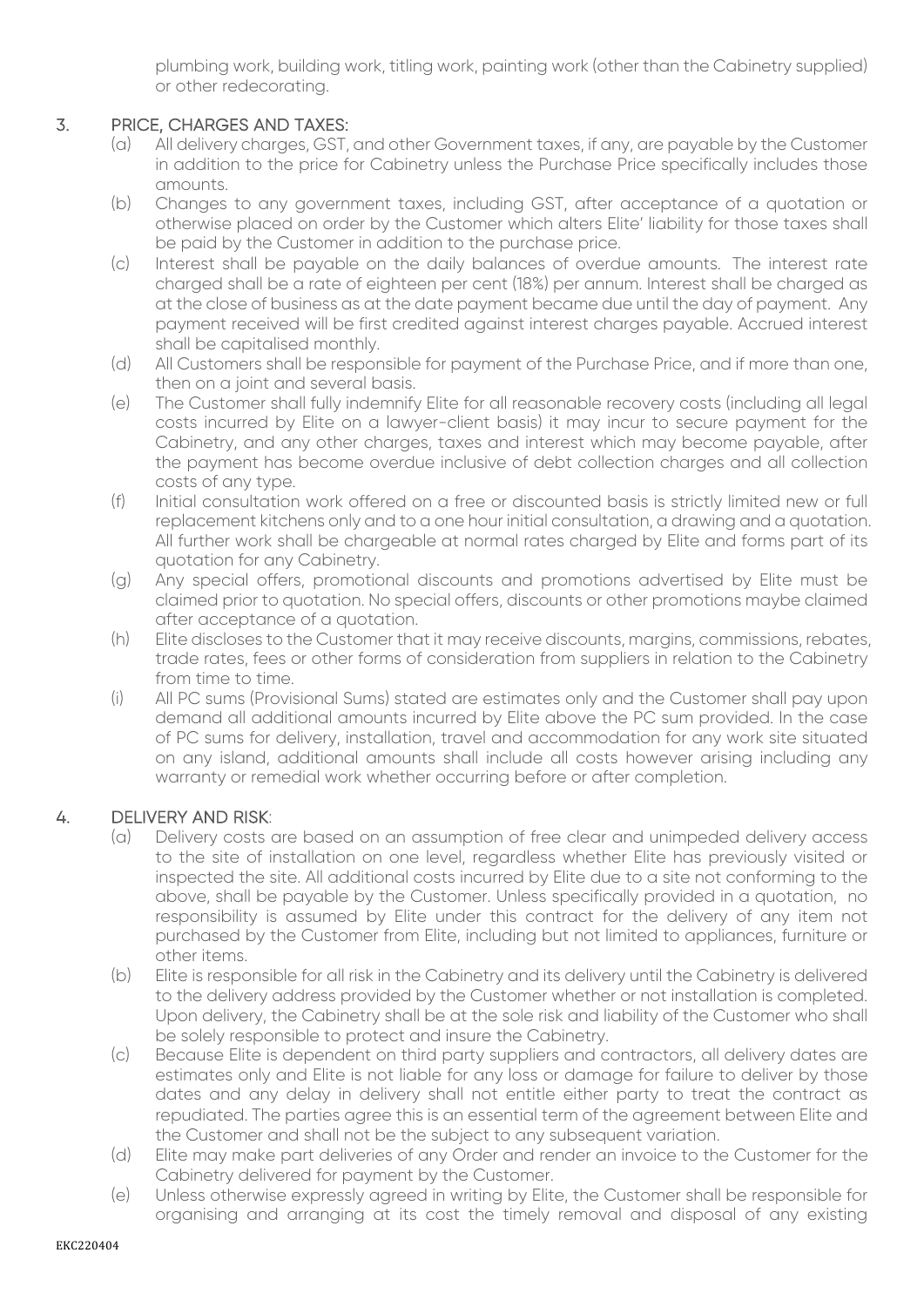cabinetry, and the timely completion of the work by all other trade services including but not limited to plumbing, electrical, painting, tiling, flooring and building trades.

- (f) Where Elite has agreed to remove any existing cabinetry, Elite shall not be responsible for any damage caused during removal and the Customer shall be responsible for the removal of the cabinetry from the site. Any remedial works required to the site which are revealed after removal of existing cabinetry shall be the sole responsibility of the Customer.
- (g) The Customer shall make all arrangements necessary to take delivery of the Cabinetry whenever they are tended for delivery on or after the delivery date.
- (h) The Customer is responsible for all damage to the Cabinetry not caused by Elite or its employees, or contractors occurring after delivery of the Cabinetry whether or not installation is completed, including but not limited to any damage caused by other tradespersons (or their subcontractors) not directly engaged by Elite. All damage advised after the day of installation shall be deemed to be damage caused by the Customer or it other contractors.
- (i) The Customer is responsible for all risk in and any damage caused to any existing insitu adjacent appliances, benchtops, tiles, cabinetry, flooring, carpets, or any other fixtures and fittings during the installation or repair of Cabinetry. The Customer warrants it has taken out builders risk insurance cover adequate for all risks and that such insurance cover and terms are adequate for the Customer's needs and risks.
- (j) All costs of any vehicle and/or passenger ferry travel, crane, Hiab, or additional equipment or labour required to deliver to the site or to install any component including but not limited to any benchtops or other heavy or unwieldy items shall be in addition to the quoted Purchase Price, and shall be paid by the Customer immediately upon request by Elite.

#### 5. PAYMENTS OF PURCHASE PRICE:

Unless otherwise specified on a quotation by Elite:

- (a) A deposit of 50% of the Purchase Price, upon acceptance of a quotation or an Order being placed, is required before Elite commences any work in relation to the Cabinetry; delays in payment of the deposit will likely delay delivery. NOTE: The Purchase Price includes the cost of all options and/or extras requested by the Customer.
- (b) A further deposit of 45% of the Purchase Price is payable before delivery of the Cabinetry; any delays in receipt of payment of this deposit by Elite will likely delay delivery and installation. NOTE: The Purchase Price includes the cost of all options and/or extras requested by the Customer.
- (c) Payment of the balance of the Purchase Price immediately on Substantial Completion of the Cabinetry.
- (d) If the Customer delays delivery of the Cabinetry after Elite has ordered material from third party suppliers or otherwise began construction of the Cabinetry, Elite may invoice the Customer for the Cabinetry as if the delay had not occurred and the Customer shall pay such invoice as if the delay had not occurred.
- (e) If the Customer delays final completion by more than 14 days after commencement of installation, the balance of the Purchase Price shall immediately become due and payable.
- (f) Unless otherwise agreed by Elite in writing before a payment is received, all payments received from a customer shall be applied to the oldest debt first in the order they were incurred.
- (g) Any notice from the Customer directing any payment made at anytime to a specific debt shall be not be binding on Elite.
- (h) Elite shall be entitled to set off any debts owed against any sum received or payable by Elite.
- (i) Elite shall be entitled to withhold the supply of any Cabinetry to a Customer where it has any reasonable cause to suspect a future payment may be at risk of not being paid by the Customer.

#### 6. CANCELLATION OF ORDER:

(a) In the event a Customer cancels an Order for Cabinetry prior to work commencing (including design work) or any materials being ordered, Elite will refund the deposit portion of the Purchase Price (if any) in full.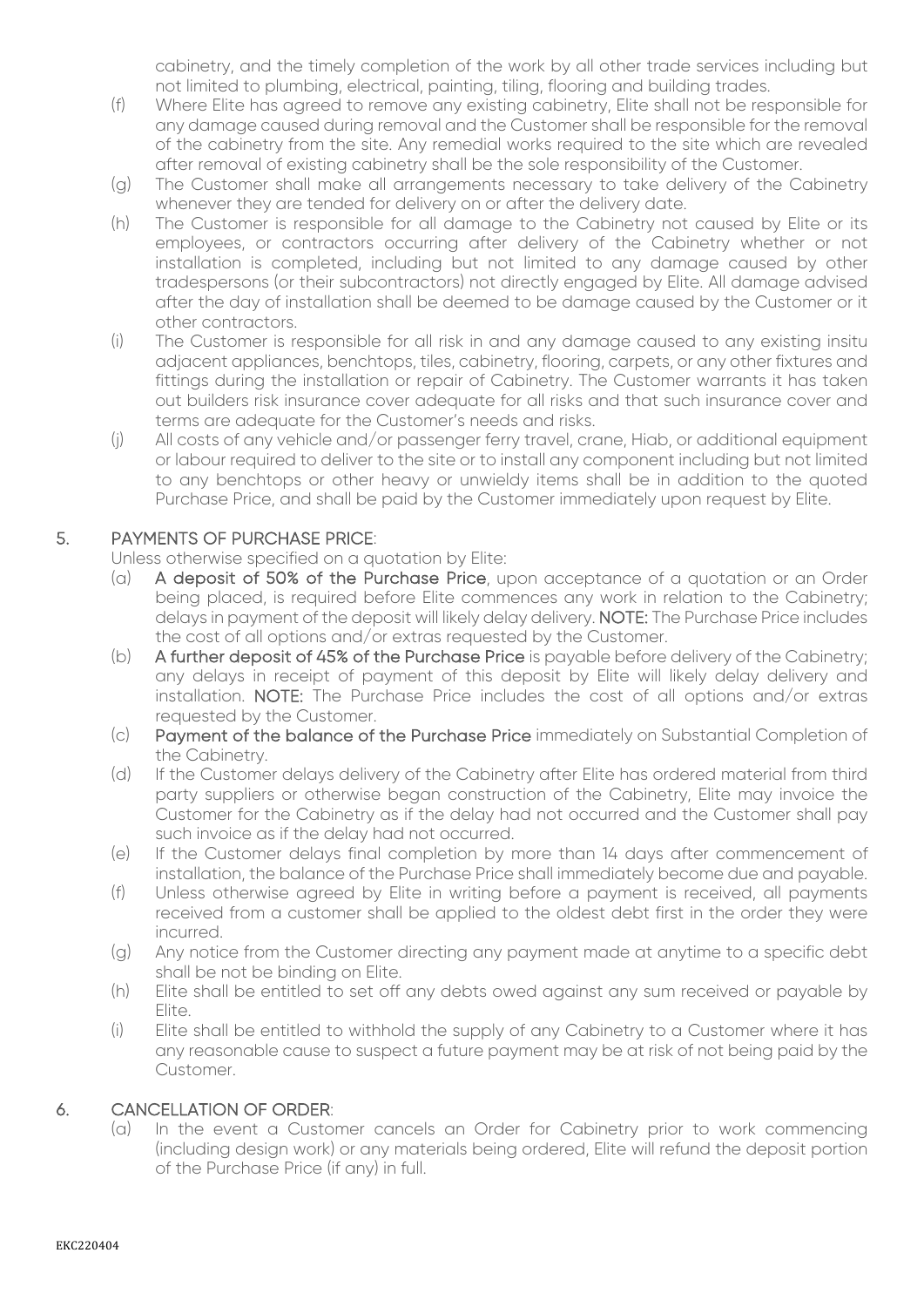- (b) If Elite has commenced work (including any design work) and/or ordered any materials, the deposit will be refunded less any costs incurred by or work done by Elite. Costs, and the value of work, are to be reasonably determined by Elite in its sole discretion.
- (c) Where the deposit paid by the Customer is less than the determined value of the work done, the Customer shall immediately pay Elite the shortfall.

#### 7. ACCURACY OF INFORMATION SUPPLIED

- (a) Elite is entitled to rely on the accuracy of all information, and the quotation, plans and specifications signed by the Customer. In the event of any material inaccuracy Elite will endeavour to adjust the Cabinetry and/or its installation date at the cost of the Customer. Elite may, in consultation with the Customer, deviate from the plans and specifications where reasonably necessary, consistent with good trade practice, due to unavailability of materials, changes to or unexpected building works, or where there are circumstances which make strict adherence to the plans and specifications unsound or impractical.
- (b) The Customer is responsible for notifying Elite of all changes to the site after site measure by Elite and any modifications required to plans, specifications, cabinetry and/or benchtops shall be payable by the Customer at Elite's standard and usual rates and charges as part of the Purchase Price.
- (c) Any additional works or supplies undertaken by Elite not specified in its quotation, either at the request of the Customer or are reasonably necessary to completion of a professional installation, shall be payable by the Customer to Elite, at Elite's standard and usual rates and charges, in addition to the Purchase Price.
- (a) Unless otherwise advised by the Customer in writing, Elite shall be entitled to assume the Customers' floors and ceilings are or will on installation of the Cabinetry, be level, and all walls are square to the floors and ceiling. In the event of material differences, Elite will endeavour to adjust the Cabinetry at the cost of the customer.
- (b) The Customer shall inspect the goods within 7 days of the Installation Date, and unless otherwise noted in writing within such period from the Installation Date the Customer shall be deemed to have accepted the Cabinetry as complying with the signed quotations, plans and specifications.

#### 8. ASSIGNMENT

Except upon a bona fide sale of Elite's cabinetmaking business, neither party may assign its rights or obligations (including but not limited to any warranty unless required by law to be assignable) under these terms and conditions of sale without the express written consent of the other party.

#### 9. INTELLECTUAL PROPERTY

All copyright in all drawings and specifications and other work prepared by Elite shall remain the sole property of Elite. The Customer warrants all designs and other information supplied to Elite will not cause Elite to be in breach of any copyright, patent, design or any other rights or property of any third party. Customers using whole or in part any drawings and/or specifications drawn or developed by Elite, for the supply of Cabinetry or other products by third parties, shall immediately pay Elite the cost of production of such drawings at the rate of \$150.00 per hour plus GST. The costs of production shall include, but not by way of limitation, the time undertaken by Elite for: meeting and all other communications with the Customer; drawing; preparing plans and specifications; preparing quotes; and all attendances with potential third party suppliers

#### 10. APPLICABLE LAW AND JURISDICTION

These terms shall be construed and governed by the Laws of New Zealand and Elite and the Customer agree to submit to the exclusive jurisdiction of the courts of New Zealand in the City of Auckland.

#### 11. PRIVACY ACT 1993

- 11.1 The Customer authorises Elite to:
	- (a) Collect, retain and use any information about the Customer, for the purpose of assessing the Customers creditworthiness or for marketing products and services of the kind offered by Elite;
	- (b) To disclose information about the Customer, whether collected by Elite from the Customer directly or obtained by Elite from any other source, to any credit provider or any credit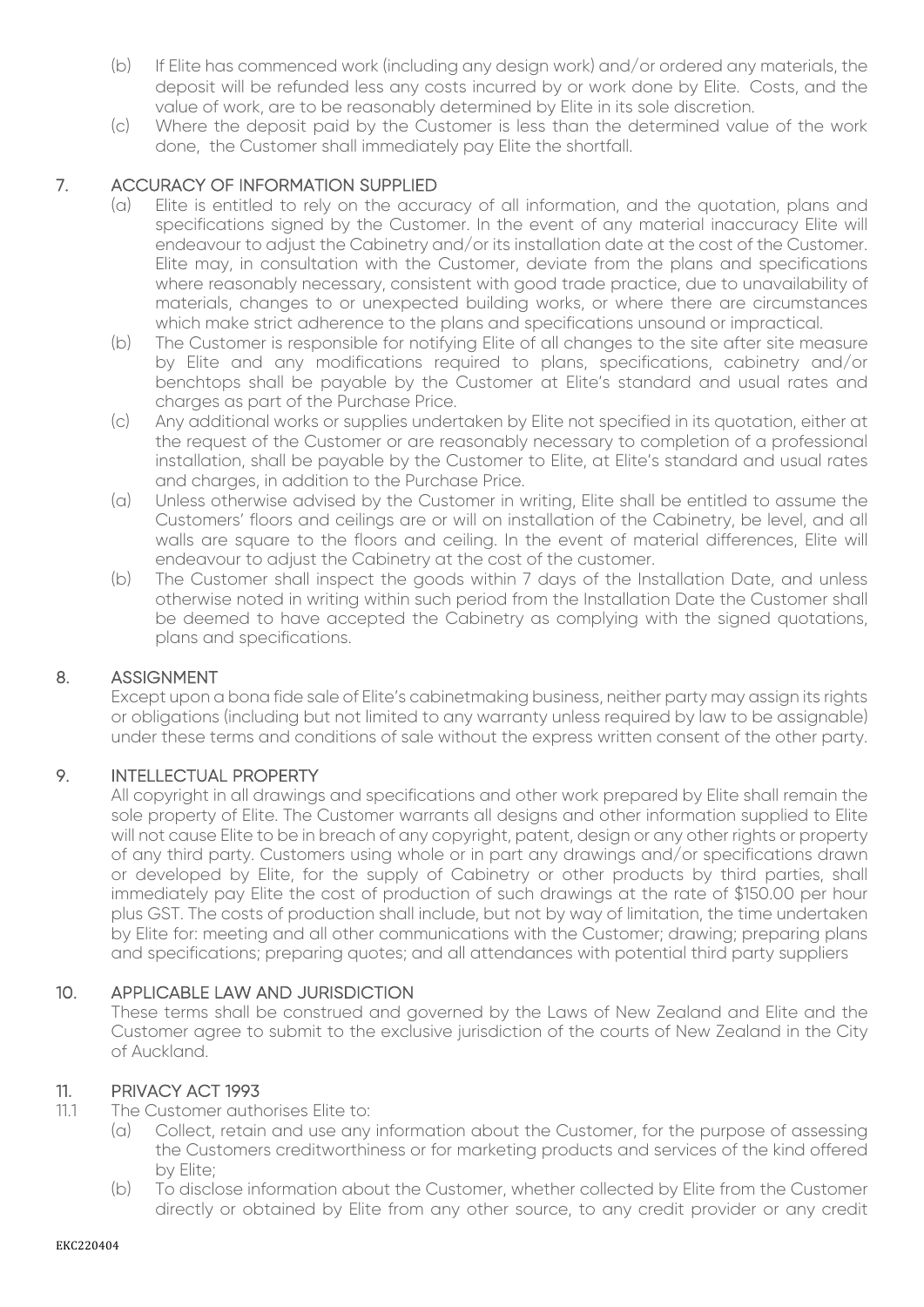reporting agency for the purposes of providing or obtaining a credit reference, debt collection or notifying a default by the Customer; and

- (c) Collect and use photographs and other images and information of Elite installed work for review and promotional purposes, without identifying the Client unless otherwise consented.
- 11.2 Where the Customer is a natural person the terms of clause 11.1 are the authorities or consents for the purposes of the Privacy Act 1993.
- 11.3 The Customer has the right to request a copy of the information about the Customer retained by Elite and has the right to request the Seller to correct any incorrect information about the Customer held by Elite.

#### 12. FORCE MAJURE:

Elite is not liable for any failure where the failure is due to circumstances which are not directly within Elite's control, including acts of terrorism, natural disaster, pandemics, Government or other lawful authority ordered closures, shutdowns or quarantines, acts of God, industrial action, or a failure of a supplier to supply, public utility, carrier, or failure on the part of a tradesperson not engaged by Elite.

#### 13. INSTALLATION:

- (a) All installation costs quoted by Elite have assumed and are are subject to;
	- (i) level floors and ceilings, square walls,
	- (ii) unimpeded access to the site of installation including up not limited to direct vehicle access from Elite's factory to within 10 meters of the site of installation without need for additional carrying or transportation (such as use of lifts, cranes, ferries or barges) or additional unloading and reloading or carrying up more than than one level;
	- (iii) that no disassembly of cabinetry is required;
	- (iv) there are no measurement changes to the dimensions of the installation site after measurement;
	- (v) no other trades or work being undertaken at the site of installation during installation by Elite;
	- (vi) no other issues or matters that cause installation to be prolonged or delayed; and
	- (vii) A single continuous installation without any interruption or delay however arising.
- (b) In the event of any of the above circumstances, the Customer Elite shall pay Elite at its standard rates for the additional time work and expenses required.

#### 13A NOTICES

- (c) Any notice, claim document or other information from Elite to the Customer may be given by Elite by post, fax, email or delivery to any address provided by the Customer to Elite or used by the Customer in any past communication to Elite.
- (d) The Customer hereby consents to any notice, claim, document, or other information being given by Elite to the Customer in electronic form and by means of electronic communication as provided in clause 13A (a) above.

## PART II- WARRANTY

This Part II provides a 10 year warranty for the Cabinetry on the terms set out below.

#### 14. WARRANTY:

- (a) Subject to the exclusions in clause 14 (c) and (d) below Elite warrants the Cabinetry only to the Customer and no other person or entity, against defects arising from faulty workmanship and/or materials for a period of ten (10) years from the Installation Date.
- (b) Elite will pass on to the Customer to the fullest extent it is able the benefit of any manufacturer's warranties it receives in relation to Cabinetry.
- (c) Elite's warranty does not apply where:
	- (i) there has been in the reasonable opinion of Elite neglect, misuse, accident, general wear and tear;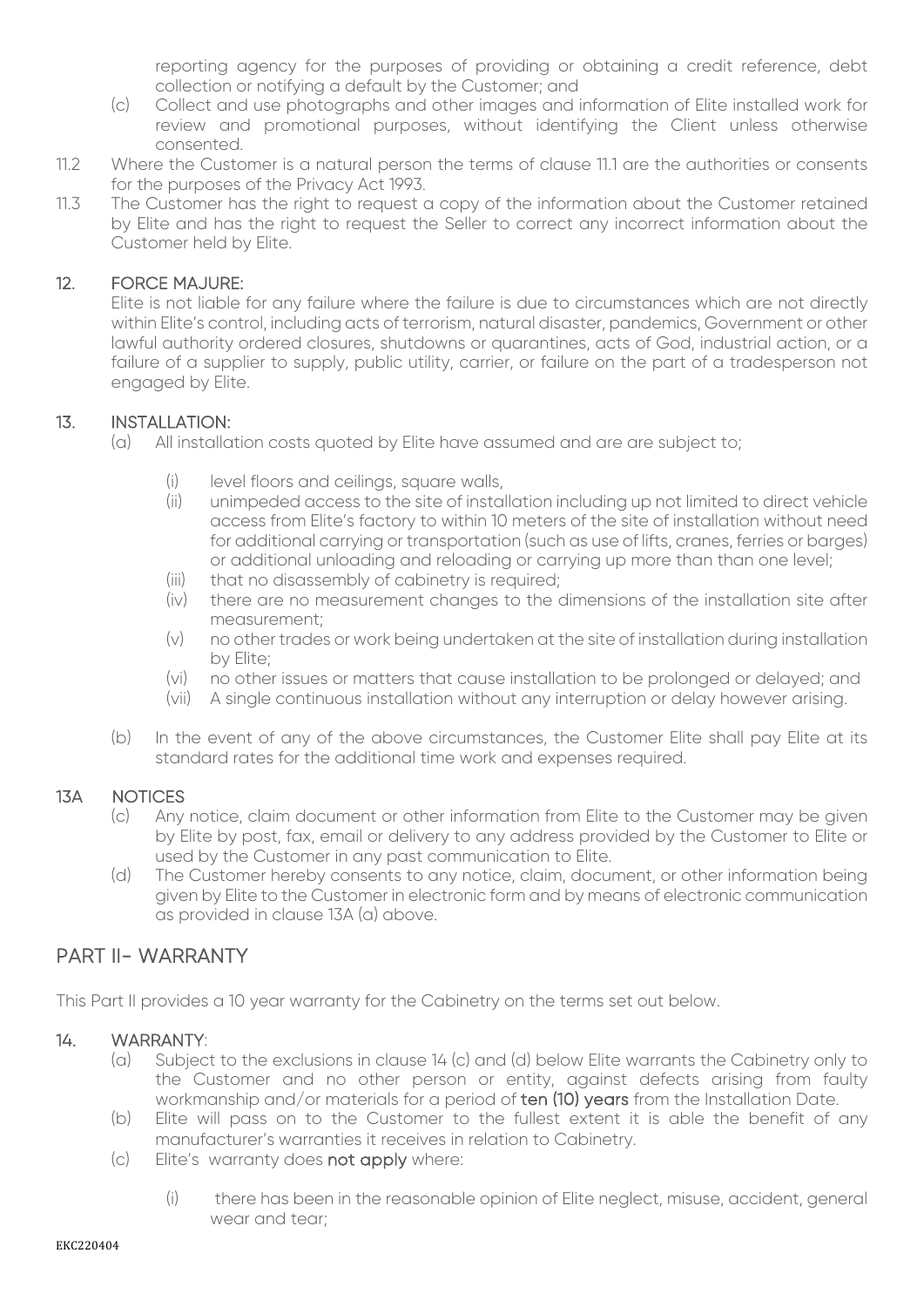- (ii) damage has been caused by a leak, flood, water, moisture, vapour, chemicals, sunlight, heat or other intervening cause;
- (iii) There has been any movement, however caused, in any adjacent wall, floor, ceiling, fixture or fitting, the buildings foundations, base or subsoil or land on which the Customer's building is situated.
- (iv) damage caused by poor care and maintainance;
- (v) damage is caused by an Act of God;
- (vi) where continued use of the Cabinetry after any defect becomes apparent or reasonably should have been apparent to a reasonable prudent person;
- (vii) The breaking or peeling of any glues, silicone or other sealants however occurring;
- (viii) the Cabinetry is repaired or altered by the Customer or a third party and such repairs or alterations have not been consented to in writing by Elite;
- (ix) damage is caused by any third party, including but not limited to the action or inaction of another tradesperson;
- (x) Elite did not receive payment of the Purchase Price on or before such payment was due to be paid;
- (xi) damage is caused during installation of the Cabinetry to insitu adjacent appliances, benchtops, titles, cabinetry, fixtures and fittings or chattels;
- (xii) the Customer has leased, tenanted, or let the property in which the Cabinetry has been installed and Elite has not agreed in writing to extend the its warranty to include such leasing tenanting or letting;
- (xiii) the property in which the Cabinetry has been installed has been sold, leased, assigned, transferred or otherwise disposed of to any other person or entity by the Customer and Elite has not agreed in writing to extend the its warranty to such purchaser, leasee, assignee, tranferee, or other person or entity otherwise taking title to such property;
- (xiv) yellowing or miscolouring due to sunlight, other light or the absence of light;
- (xv) excessive heat including unventilated interior sunlight;
- (xvi) where Elite has supplied the item in question to the Customer at trade cost or where the Customer has paid for the item directly with another supplier – all warranty recourse shall lie with the supplier or the manufacturer as the case maybe;
- (xvii) caused in part by the effects of an artificial interior climate; and
- (d) Warranties do not extend to the cost of travel outside the City of Auckland or to any island including but not limited to Waiheke island, or extend to the costs of crane, hiab or other special equipment required due to the location, situation, or peculiarities of the property. All such costs shall be paid in full prior to Elite undertaking any work.

#### 2. SUPPLY FOR BUSINESS PURPOSES:

Where these terms and conditions would otherwise be subject to the provisions of the Consumer Guarantees Act 1993 ("CGA"), the Customer agrees that where the Cabinetry is supplied to the Customer for business purposes in terms of sections 2 and 43 of the CGA, then the provisions of the CGA do not apply to the supply of the Cabinetry to the Customer.

#### 3. LIMITATION:

- (a) Neither party shall be liable for any special, exemplary, punitive or consequential loss or damage (including without limitation, loss of profit, loss of opportunity and loss of goodwill) incurred by the other party either directly or indirectly in connection with the supply of Cabinetry or any delay in the supply of the Cabinetry.
- (b) Without limitation, each parties liability to the other arising from the supply of the Cabinetry shall always be limited to a sum equal to the sum paid to Elite for the Cabinetry to which the liability relates.

#### PART III- SECURITY OF PAYMENT

This part III secures payment of the Purchase Price in the event of insolvency or a failure to pay.

#### 4. RETENTION OF TITLE:

- (a) Ownership in Cabinetry remains with Elite until full payment is received for all Cabinetry sold by Elite to the Customer. This condition applies regardless of whether:
	- (i) Cabinetry are supplied under these conditions or any other contract;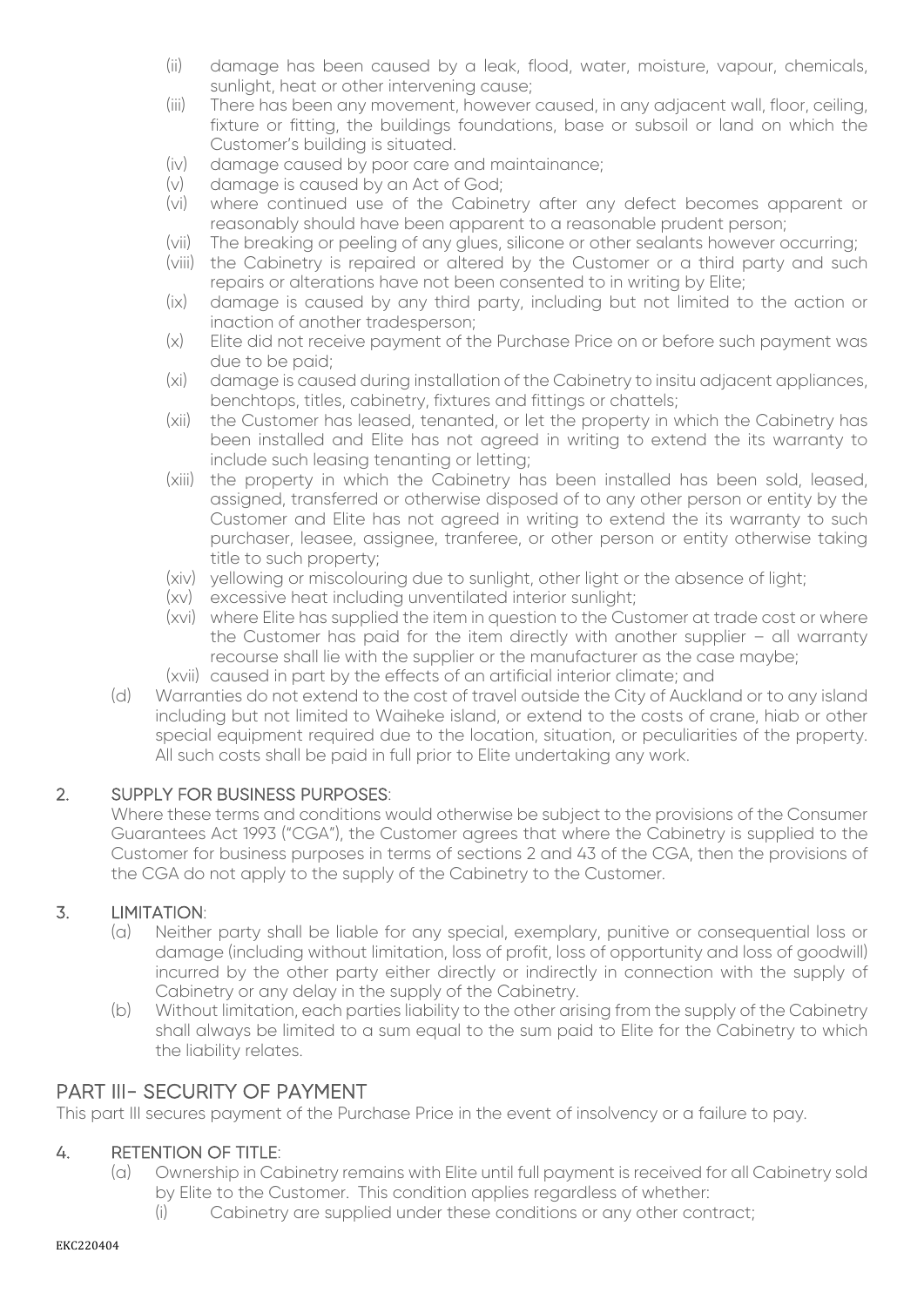- (ii) the indebtedness arises under a written, oral or partly written and oral contract;
- (iii) the indebtedness is on a current account, trading account or otherwise.
- (b) To the extent permissible by law Elite may stop Cabinetry in transit, enter premises occupied by the Customer, and enter any premises where Cabinetry are held on behalf of the Customer, and recover Cabinetry the subject of any Order if a default in payment for Cabinetry, or insolvency of the Customer, occurs.
- (c) The Customer hereby indemnifies Elite, its officers employees, agents and contractors for any costs of removal, claims, actions and causes of action of any kind in respect of the removal of Cabinetry under 16(b).
- (d) The affixing of Cabinetry to any part of a building shall not have the effect of making the Cabinetry a fixture and shall be severable by Elite.
- (e) If Cabinetry is used in the manufacture of new objects or otherwise mixed then ownership in the object or objects in question automatically passes to Elite as surety for full payment of any moneys due.

# 5. PERSONAL PROPERTIES SECURITIES ACT 1999 ("PPSA"):<br>5.1 Upon assenting to these terms and conditions in writing t

- Upon assenting to these terms and conditions in writing the Customer acknowledges and agrees that these terms and conditions constitute a security agreement for the purposes of the PPSA and a security interest is taken in all Cabinetry supplied by Elite to the Customer (if any) and in all Cabinetry that will be supplied in the future by Elite to the Customer during the continuance of the party's relationship. Elite may register a financing statement under the PPSA in respect of any Cabinetry.
- 5.2 The Customer undertakes to:
	- (a) sign any further documents and/or provide any further information, such information to be complete, accurate and up-to-date in all respects, which Elite may reasonably require to register a financing statement or financing change statement on the Personal Property Securities Register;
	- (b) indemnify, and upon demand reimburse, Elite for all expenses incurred in registering a financing statement or financing change statement on the Personal Property Securities Register or releasing any Cabinetry charged thereby;
	- (c) not register a financing change statement or a change demand without the prior written consent of Elite;
	- (d) give Elite not less than fourteen (14) days prior written notice of any proposed change in the Customer's name and/or any other change in the Customer's details (including but not limited to, changes in the Customer's address, facsimile number, or business practice); and
	- (e) immediately advise Elite of any material change in its business practices of selling the Cabinetry which would result in a change in the nature of proceeds derived from such sales.
- 5.3 Elite and the Customer agree that nothing in sections 114(1)(a), 133 and 134 of the PPSA shall apply to these Terms and Conditions.
- 5.4 The Customer waives its rights as a debtor under sections 116, 120(2), 121, 125, 126, 127, 129, and 131 of the PPSA.
- 5.5 Unless otherwise agreed to in writing by Elite, the Customer waives its right to receive a verification statement in accordance with section 148 of the PPSA.
- 5.6 The Customer unconditionally ratifies any actions taken by Elite under clauses 18.1 to 18.5 under and by virtue of the power of attorney given by the Customer to Elite under clause 19(c).

#### 6. SECURITY & CHARGE:

- (a) Where the Customer is the owner of land, realty or any other asset capable of being charged, the Customer agrees to mortgage and/or charge all of its, and if more than one then their joint and/or several, interest in the said land, realty or any other asset to Elite or Elite's nominee to secure all amounts and other monetary obligations payable under the terms and conditions. The Customer acknowledges and agrees that Elite (or Elite's nominee) shall be entitled to lodge where appropriate a caveat, which caveat shall be released once all payments and other monetary obligations payable hereunder have been met.
- (b) Should Elite elect to proceed in any manner in accordance with this clause and/or its subclauses, the Customer shall indemnify Elite from and against all Elite's costs and disbursements including legal costs on a solicitor and own client basis.